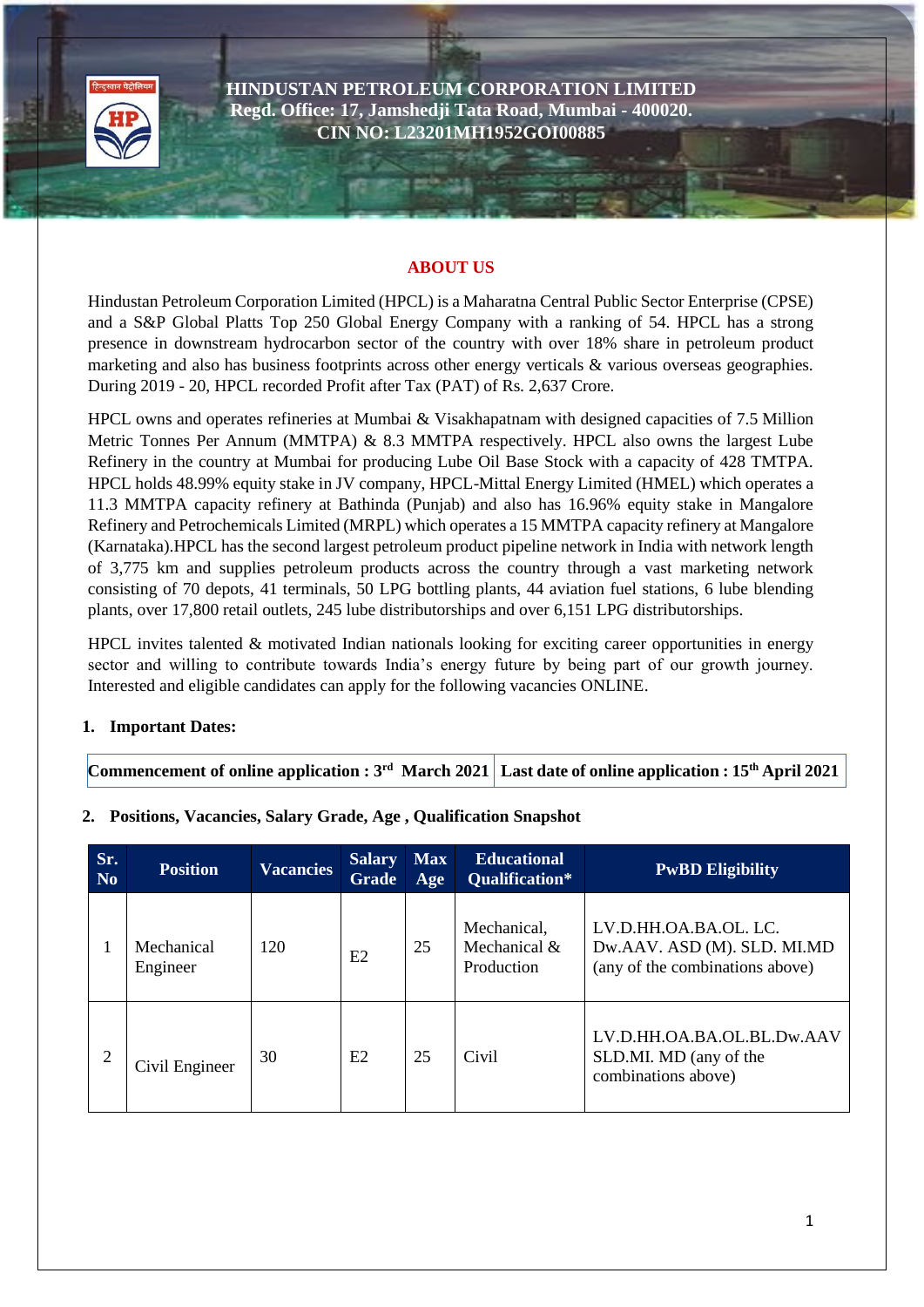| Sr.<br>N <sub>0</sub> | <b>Position</b>             | <b>Vacancies</b> | <b>Salary</b><br><b>Grade</b> | <b>Max</b><br>Age | <b>Educational</b><br><b>Qualification*</b>                                                                                | <b>PwBD Eligibility</b>                                                       |
|-----------------------|-----------------------------|------------------|-------------------------------|-------------------|----------------------------------------------------------------------------------------------------------------------------|-------------------------------------------------------------------------------|
| 3                     | Electrical<br>Engineer      | 25               | E2                            | 25                | Electrical,<br>Electrical $\&$<br>Electronics                                                                              | D.HH.OL.LC.Dw.AAV.<br>SLD.MI.MD (any of the<br>combinations above)            |
| 4                     | Instrumentation<br>Engineer | 25               | E2                            | 25                | Instrumentation,<br>Instrumentation<br>& Control.<br>Electronics &<br>Instrumentation,<br>Instrumentation<br>& Electronics | D.HH.OL.CP.LC.Dw.<br>AAV.ASD(M).SLD. MI.MD (any<br>of the combinations above) |

**Note:-Abbreviations Used:** B=Blind, LV=Low Vision, D=Deaf, HH= Hard of Hearing, OA=One Arm, OL=One Leg, BA=Both Arms, BL=Both Leg, OAL=One Arm and One Leg, BLOA=Both Leg & One Arm, BLA=Both Legs Arms, CP=Cerebral Palsy, LC=Leprosy Cured, Dw=Dwarfism, AAV=Acid Attack Victims, SLD= Specific Learning Disability, MDy= Muscular Dystrophy, ASD= Autism Spectrum Disorder (M= Mild, MoD= Moderate), MI= Mental Illness, MD=Multiple Disabilities.

| <b>Category</b>      | $\overline{\mathbf{S}}\mathbf{C}$ | <b>ST</b> | <b>OBCNC</b> | <b>EWS</b> | <b>UR</b> | <b>Total</b> |
|----------------------|-----------------------------------|-----------|--------------|------------|-----------|--------------|
| vacancy distribution | ∩∩<br>∠∪                          |           | 49           | 20         | 02<br>フコ  | 200          |

- a) **Educational Criteria Details:** Qualification must be 4-year full time regular engineering course from AICTE approved / UGC recognized University/Deemed University with minimum 60% marks for UR/OBCNC/EWS Candidates and 50% for SC/ST/PwBD candidates, under the relevant engineering stream as mentioned above only
- b) Wherever CGPA/OGPA or letter grade in a qualifying degree is awarded, equivalent percentage of marks should be indicated in the application form as per norms adopted by University/Institute. A certificate to this effect from University / Institute which shall be required at the time of interview shortlisting stage.
- c) Students in the final year/semester of the qualifying course are also eligible to apply. They will be allowed provisionally subject to submission of all the documentary proof at later stages. At the time of applying, the aggregate marks required will be same as mentioned above as per respective category.

## **3. Shortlisting & Selection Process**

- a. The selection process may comprise of various shortlisting tools like Computer Based test, Group Task, Personal Interview etc.
- b. All the candidates claiming to fulfil all the eligibility criteria will be called for Computer Based Test.
- c. Computer Based Test will be of objective questions with no negative marking and will comprise of 2 parts.
	- I. **General Aptitude** consisting of English Language, Quantitative Aptitude Test & Intellectual Potential test.
	- II. **Technical / Professional Knowledge** comprising of questions related to Qualifying degree / Educational background required for the applied position.
- d. Candidates qualifying in the Computer Based Test in order of merit & predetermined ratio will be advised to upload the supporting documents.
- e. Basis scrutiny of the application, uploaded documents and category-wise and discipline-wise merit list in Computer Based Test, eligible candidates will be called for Group Task & Personal Interview.
- f. Candidates must secure minimum qualifying marks in each of the stages i.e. Computer Based Test, Group Task and Personal Interview to be considered for further selection process.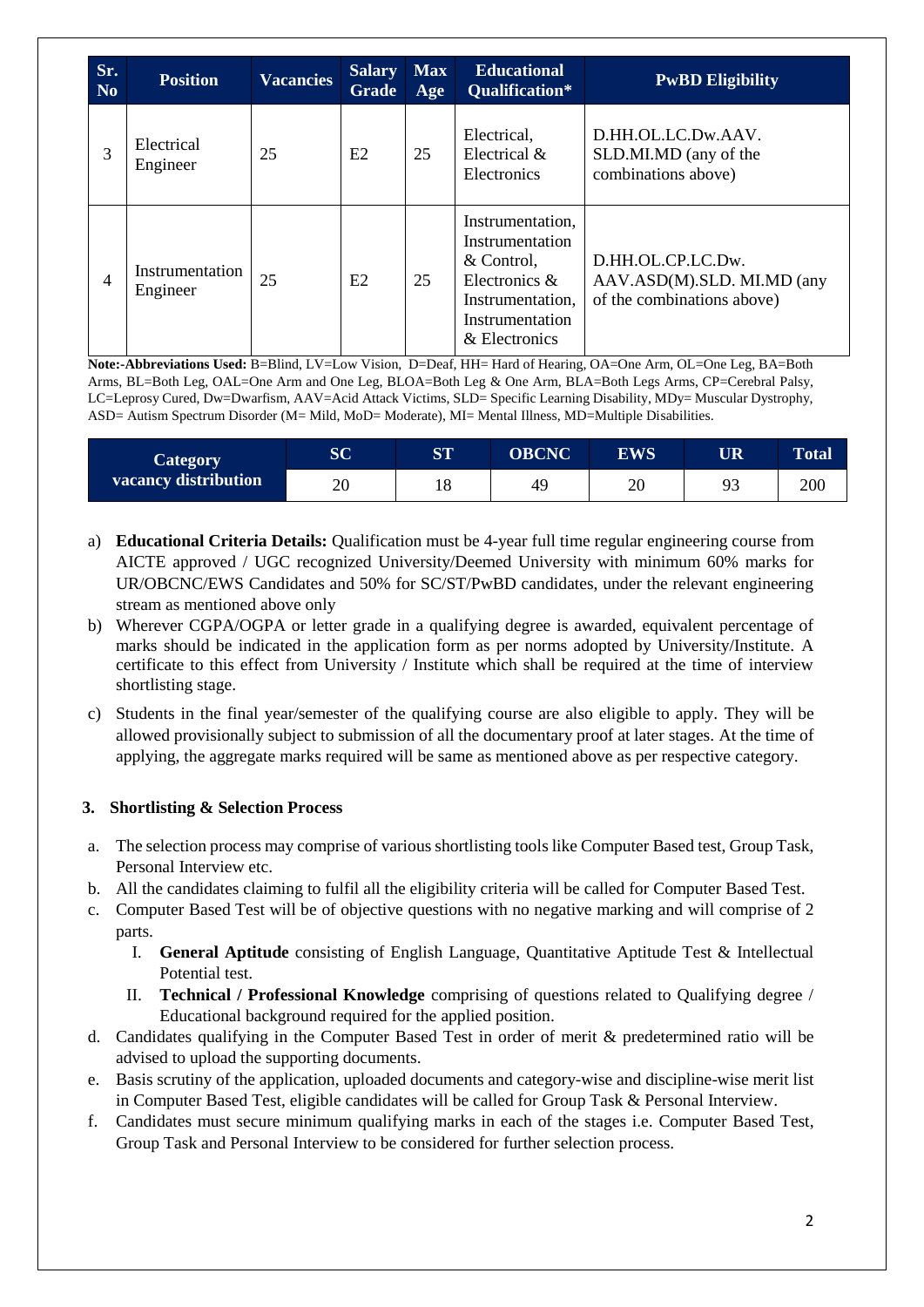g. A category & discipline-wise merit list will be drawn for all the candidates who qualify in all the stages. Computer Based Test + Group Task + Personal Interviews & offer of appointment would be as per the category & discipline-wise vacancies available.

#### **1. COMPUTER BASED TEST (85% weightage)**

- Minimum qualifying marks in Domain section 50% for all categories.
- Minimum qualifying Overall Marks (i.e. General Aptitude + Technical) Marks 60% for UR/EWS & 54% for SC/ST/PwBD/OBCNC.

#### **2. GROUP TASK (5% Weightage)**

Minimum Qualifying Marks - 40% for UR/EWS & 33.33% for SC/ST/ PwBD/OBCNC.

#### **3. PERSONAL INTERVIEW (10% weightage)**

Minimum Qualifying Marks - 40% for UR/EWS & 33.33% for SC/ST/PwBD/OBCNC.

#### **4. FINAL SCORING**

 Minimum qualifying Marks - 60% for UR/EWS & 54% for SC/ ST/OBCNC/ PwBD in combined scores of Computer Based Test + Group Task+ Personal Interview.

## **4. EMOLUMENTS**

| <b>Salary Grade</b> | Pay Scale*     | Cost to Company (CTC) Approx. |
|---------------------|----------------|-------------------------------|
|                     | ₹50000-₹160000 | 15.17 lakhs                   |
| $\sim$ $\sim$       |                |                               |

\*A candidate will be inducted at the starting of the pay scale.

**Note:-** The CTC mentioned has been calculated at minimum base level of pay grade and includes Base Pay, Retirement Benefits, Dearness Allowance, HRA and Cafeteria Allowance and this also includes Performance Related Pay (calculated at maximum), which is dependent upon multiple factors and payable as per the Corporation's policy. It may please be noted that the retirement benefits are admissible upon separation /retirement as per the Corporation policy prevailing at that time. CTC is for candidates posted in metro cities and may vary for other locations.

## **5. PRE-EMPLOYMENT MEDICAL EXAM**

Appointment to the above posts will be subject to the candidate being medically fit as per the standards prescribed for the post by the Company. Shortlisted candidates shall be required to get their Pre-Employment Medical Examination done in HPCL nominated empanelled hospitals. Reference for a medical examination does not mean final selection.

## **6. PLACEMENT / POSTING**

Posting/ Assignment can be in any SBUs/Division/Department of the Corporation at any place in the country and the services thereafter will be transferable as per the requirement of the Corporation. These positions may involve working in shift duties. Selected candidates may also be posted / assigned to any of the subsidiaries/Joint Ventures or any department of Government of India in India or abroad.

## **7. PROBATION & RETENTION**

**Probation:** The Selected Officers will be on Probation for 1 year from the Date of Joining. Upon successful completion of the Probation period, the officer will be considered for confirmation as per company policy. **Retention Amount**: An amount of Rs. 5000/- per month will be deducted as retention amount from the total emoluments for first six months during the probation period. The amount will be refunded to the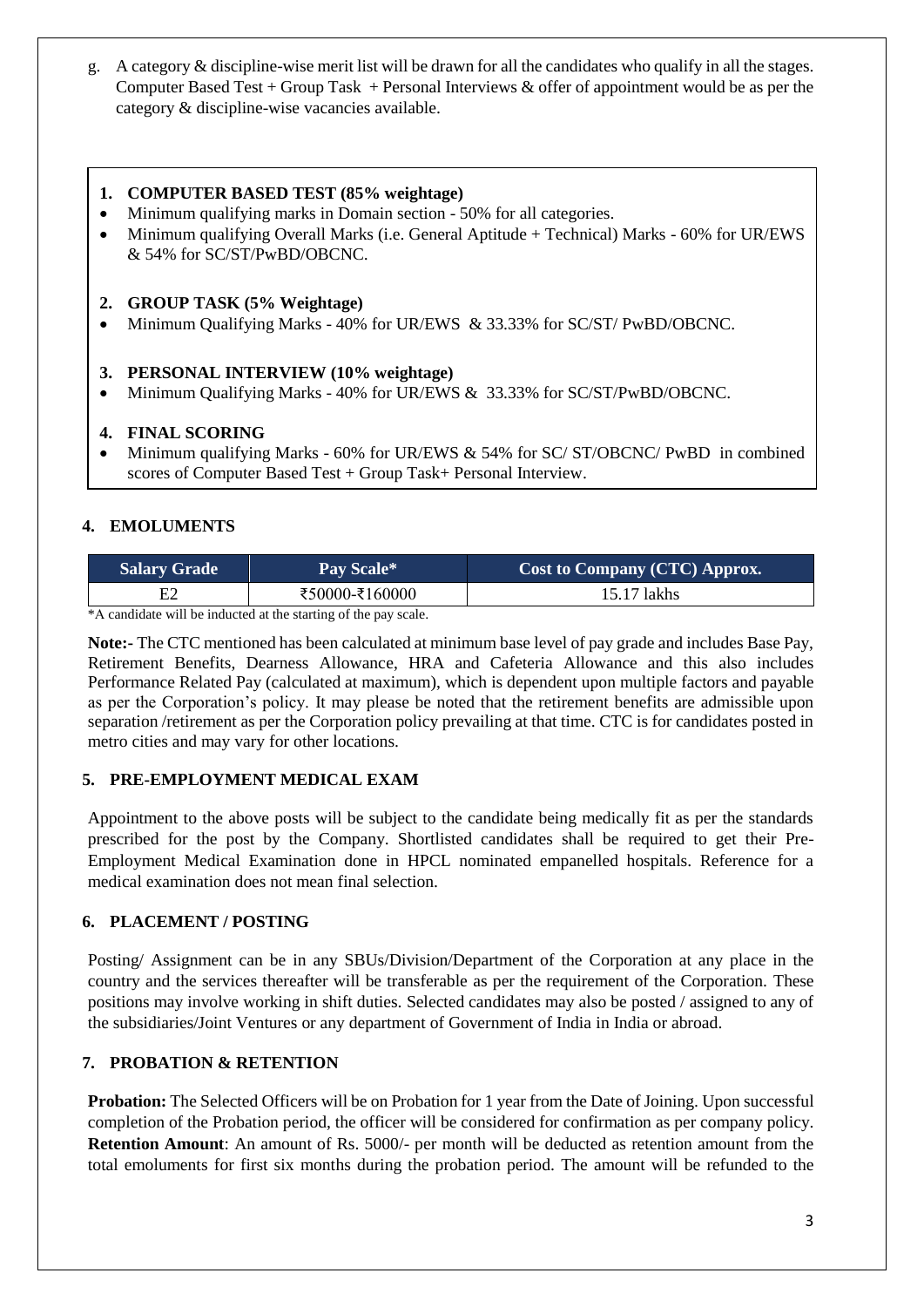officers only after their confirmation. The retention amount will be forfeited, in case the employee leaves the Corporation or on termination of service before the confirmation.

# **8. RESERVATIONS , CONCESSIONS & RELAXATIONS**

- a. Reservation of posts for SC, ST, OBCNC, EWS and PwBD (Persons with benchmarked disabilities with degree of disability 40% or above) are as per Government Directives.
- b. Candidates seeking reservation as SC/ST/OBCNC, shall have to produce a certificate in the prescribed proforma (the format can be downloaded from HPCL Website) meant for appointment to posts under the Government of India from the designated authority indicating clearly the candidate's caste, the Act/Order under which the caste is recognised as SC/ST/OBCNC and the Village/Town the candidate is ordinarily a resident of. They must also ensure that the name of their caste/community and its spelling in their caste/community certificate should be exactly as mentioned in the lists notified by the central government from time to time (for OBCNC category list of castes recognized by the Govt. of India as OBC castes in the central list is available on the site http://www.ncbc.nic.in, for ST category the list of castes for each state is available on the site www.ncst.nic.in and for SC category the list of castes for each state is available on the site http://www.socialjustice.nic.in). A certificate containing any variation in the caste name will not be accepted. Further the OBC certificate should also clearly indicate that the candidate does not belong to creamy layer as defined by the Government of India for applying to posts and services under the Central Government.
- c. The OBC claim of a candidate will be determined in relation to the State (or part of the State) to which his/her father originally belongs. A candidate who has migrated from one State (or part of the State) to another should, therefore, produce an OBC certificate which should have been issued to him/her based on his/her father's OBC certificate from the State to which he (father) originally belongs.
- d. A person who wants to avail the relaxed standards of PwBD reservation will have to submit a disability certificate issued by a Competent Authority as prescribed in RPwBD Act, 2016. Further to this, according to Notification No: 38-16/2020-DD-III-DT.04/01/2021 by Ministry of Social Justice & Empowerment, list of positions/disciplines in which PwBD candidates are eligible to apply for this recruitment drive are given against the vacancies. Appointment in these vacancies will be offered to PwBD candidates after considering the nature of duties & responsibilities of the job, location, hazard, strain & other factors, also considering that the condition is not likely to interfere with the performance of duties of the post with reasonable efficiency and without possible deterioration of his/her health. The final appointment would be based on candidate's medical fitness with respect to job profile of the identified post.
- e. For availing EWS reservation the conditions and format of the certificate will be followed as per DOPT Office Memorandum No. 36039/1/2019 – Estt (Res) dated 31/01/2019.
- f. Maximum age limit is relaxed by 5 years for SC & ST, 3 years for OBCNC, 10 years for PwBD (UR), 13 years for PwBD (OBCNC) and 15 years for PwBD (SC/ST) candidates.
- g. Maximum age limit is relaxed by 5 years for candidates domiciled in Jammu & Kashmir between 01.01.1980 and 31.12.1989.
- h. Maximum age relaxation by 5 years is applicable for Ex-servicemen & Commissioned Officers (including ECOs/ SSCOs) subject to rendering minimum 5 years' service in Armed Forces and fulfilment of other conditions prescribed by Govt. of India.
- i. The OBC candidates who belong to "Creamy Layer" are not entitled for concession admissible to OBCNC candidates and such candidates will have to indicate their category as Unreserved (UR)
- j. Further the OBCNC candidates will have to give a self-undertaking, at the time of Personal Interviews in terms of DOPT memo No. 36012/22/93-Extt. (SCT) dt. 08.09.1993 if called for, indicating that they belong to OBC-Non Creamy Layer.
- k. Relaxed standards in assessment/selection, Computer Based Test, Group Task, Personal Interview and overall (Test, Group Task and Personal Interview as applicable) will be applied for SC, ST, OBCNC, PwBD candidates.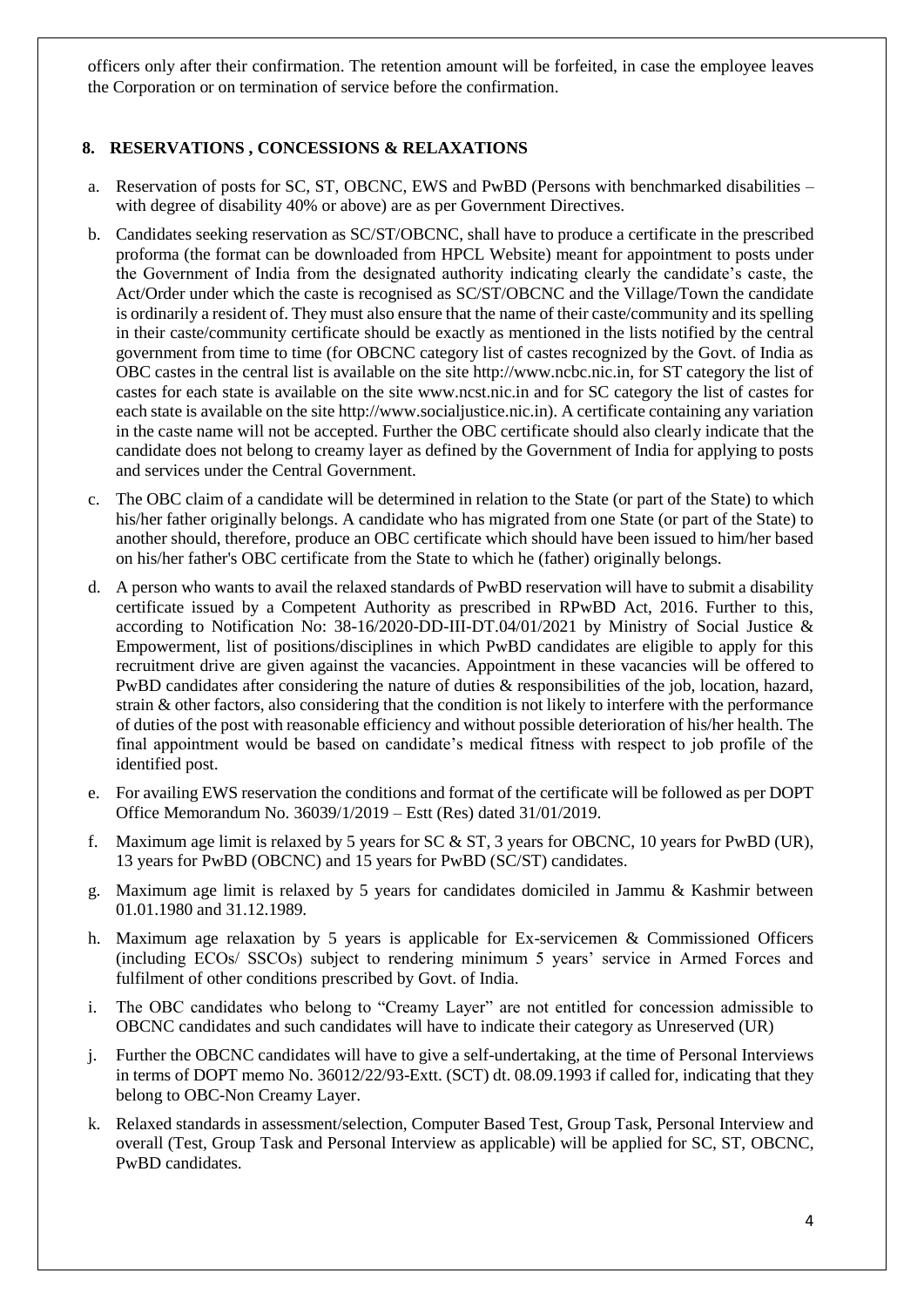- l. If the SC/ST/OBCNC/PwBD certificate has been issued in a language other than English/Hindi, the candidates will be required to submit a self-certified translated copy of the same either in English or Hindi.
- m. Any request for change in Category (UR/EWS/SC/ST/OBCNC/PwBD) once filled in the online application form, will not be considered and accordingly concession/relaxation applicable will not be extended.
- n. The Apprentices who had successfully completed the period of apprenticeship training in the Corporation would be accorded relaxation/ preference in the Recruitment norms. Such relaxation would be accorded in two stages i.e. (i) with regard to relaxation in age while computing the eligibility of a candidate (Graduate Apprentice Trainee) to the extent of the period for which the concerned applicant Graduate Apprentice Trainee had undergone Graduate Apprenticeship training in any of the Corporation's establishment, not exceeding one year and (ii) according additional 5% of the marks, such apprentice secures in the Computer Based Test (CBT), and reckoning such grace marks along with the marks secured by the candidates in the CBT exam for the purpose of shortlisting of the candidates for subsequent stage of selection.

## **9. APPLICATION PROCESS**

- a. Online Application will be accepted from **1200 hrs on 3 rd March 2021 till 2359 hrs on 15th April 2021.**
- b. Candidates are requested to apply online only on http://jobs.hpcl.co.in/Recruit\_New/ after reading detailed advertisement. No other mean / mode of the application shall be accepted.
- c. Applications with incomplete / wrong particulars or not in the prescribed format will not be considered.
- d. The email id and mobile number provided in online application should remain valid for at least one year. Candidates must use proper e-mail ids created in their names. Applications with pseudo / fake email ids will attract appropriate action under the law.
- e. All the details given in the online form will be treated as final and no changes will be entertained.
- In the event of non-submission of completed application along with application fees (wherever applicable) from candidates for reasons whatsoever, his / her candidature will stand cancelled and no further communication/consideration on the same will be entertained.
- g. Candidates will be required to submit documentary evidence of eligibility during the course of the shortlisting/selection process within stipulated time as advised by HPCL. Any mismatch in name, qualification, other criteria's of documents from the data given in application form will lead to disqualification at any stage.

#### **10. APPLICATION FEES**

- a. The application fees is applicable for all Engineering position.
- b. SC, ST & PwBD candidates are exempted from payment of application fee.
- c. UR, OBCNC and EWS candidates are required to pay a Non-Refundable Amount of ₹1180/- + payment gateway charges if any (Application fee of ₹1000/- + GST@18% i.e. ₹180/- + payment gateway charges if applicable).
- d. Payment Mode: Debit / Credit card/UPI/Net Banking: On paying application fee online, the payment status will automatically change to **"Your Transaction is successfully completed"**, on successful receipt of fees.
- e. All the candidates must ensure that the payment status is **"Completed"** as the transaction will be considered "incomplete" in case of any other payment status. Once the payment is done, candidates are required to take print of acknowledgment of payment and preserve the same for future reference.
- f. No other mode of payment than those mentioned above will be accepted.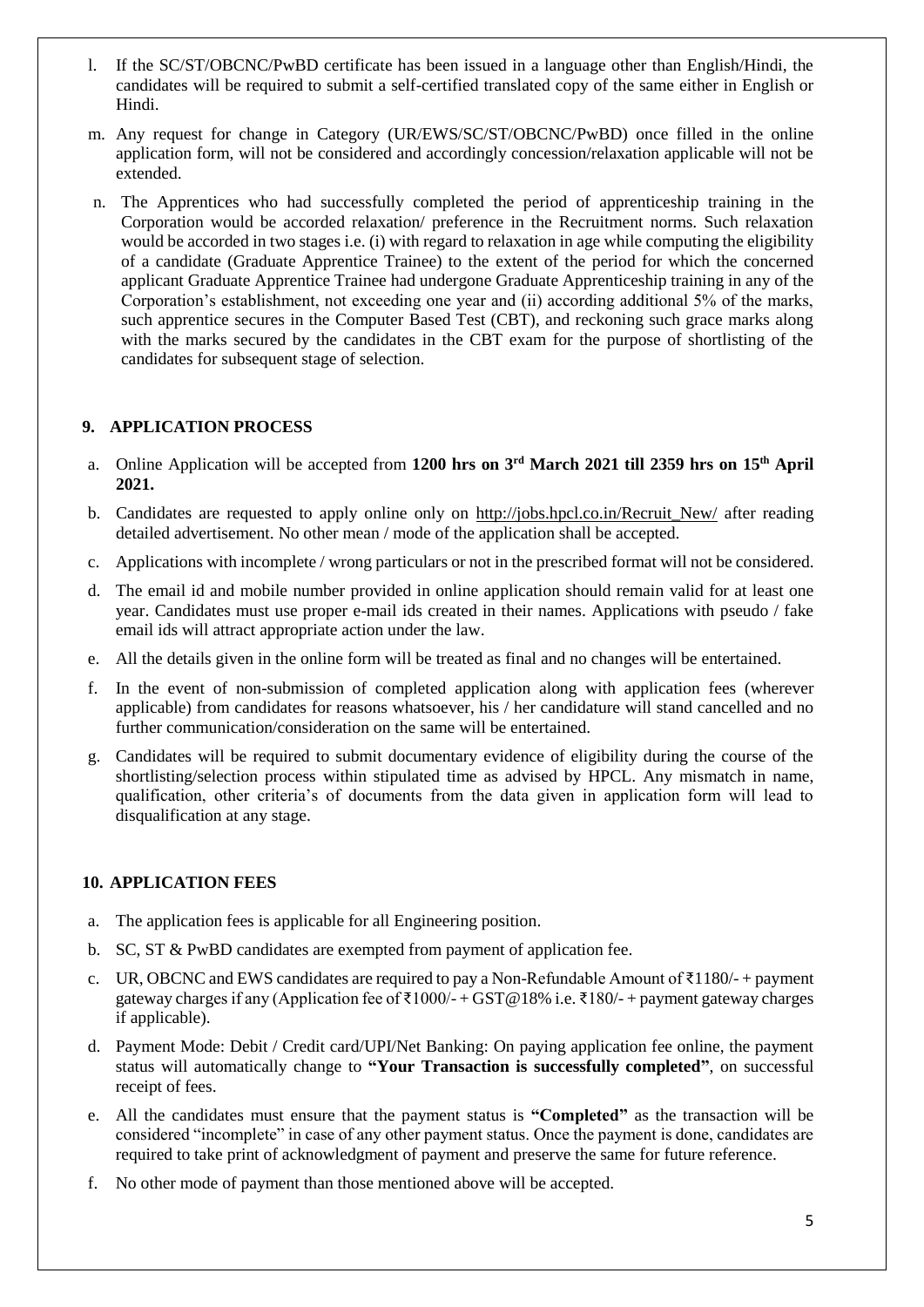g. Application fee once paid will not be refunded under any circumstances.

## **11. GENERAL INSTRUCTIONS**

- a. Only Indian Nationals are eligible to apply.
- b. The last date for reckoning age and all other eligibility criteria shall be considered as of  $3<sup>rd</sup>$  March 2021.
- c. Queries can be emailed at [careers@hpcl.in](mailto:careers@hpcl.in) keeping the subject of the mail formatted as "**Position Name – Application Number".**
- d. All the qualifications should be full time regular course/s from AICTE approved / UGC recognized University/Deemed University. The courses offered by Autonomous Institutions should be equivalent to the relevant courses approved / recognized by Association of Indian Universities (AIU/UGC/AICTE)
- e. Admit Card for Computer Based Test, Interview Call Letters etc. will not be sent to candidates in hard copy. Candidates will be required to download the same from HPCL website.
- f. The total number of vacancies and the reserved vacancies is provisional and may increase/decrease at the discretion of the Corporation basis actual requirements. HPCL reserves the right not to fill any or all of the above posts advertised at any stage of selection.
- g. All the candidates are requested to remain updated at each step of the selection process by visiting our website [www.hindustanpetroleum.com.](http://www.hindustanpetroleum.com/) Candidates may please note that personal calls and/or interaction with any of the HPCL's officials during recruitment drive is discouraged, except when absolutely necessary/critical.
- h. HPCL will not be responsible for any loss/non-delivery of email or any other communication sent, due to invalid/wrong email id or contact number.
- i. HPCL reserves the right to cancel or add any examination / Personal Interview centre depending on the response in that area/ centre.
- j. The Corporation also reserves the right to cancel / restrict/ curtail/ enlarge the recruitment process and/or the selection process thereunder without any further notice and without assigning any reasons.
- k. Candidates are advised to submit only one application. In case of multiple applications from a candidate, the latest one shall be considered as final and the older applications shall be rejected without any notice.
- l. Candidates presently employed in Government Departments / PSU's / Autonomous Bodies owned by the Government, should submit their application through proper process. They must produce No Objection Certificate at the time of Group Task and Personal Interview, failing which they will not be allowed to appear for the Group Task and Personal Interview process and their candidature will not be entertained.
- m. Candidates (except final year degree students) must be in possession of all applicable Degree Certificates and mark sheets at the time of application.
- n. All applicants must fulfil the essential requirements of the post and other conditions stipulated in the advertisement. They are advised to satisfy themselves before applying. No enquiry asking for advice as to eligibility will be entertained.
- o. Reimbursement of  $2^{nd}$  class rail fare for Computer Based Test for SC, ST & PwBD candidates and  $3^{rd}$ AC for all candidates appearing in the Interview by the shortest route is admissible for outstation, provided the distance travelled is not less than 30 km. Candidates opting for examination Centre other than the Centre nearest from mailing address will not be reimbursed travel fare. The candidates will be required to fill in the Travel Allowance (TA) Form as detailed on HPCL website and submit/upload it along with Travel Proof for travel undertaken. Travel allowance will be processed through online mode. This reimbursement is not applicable to candidates who are already in Central/State Government Services/PSUs.